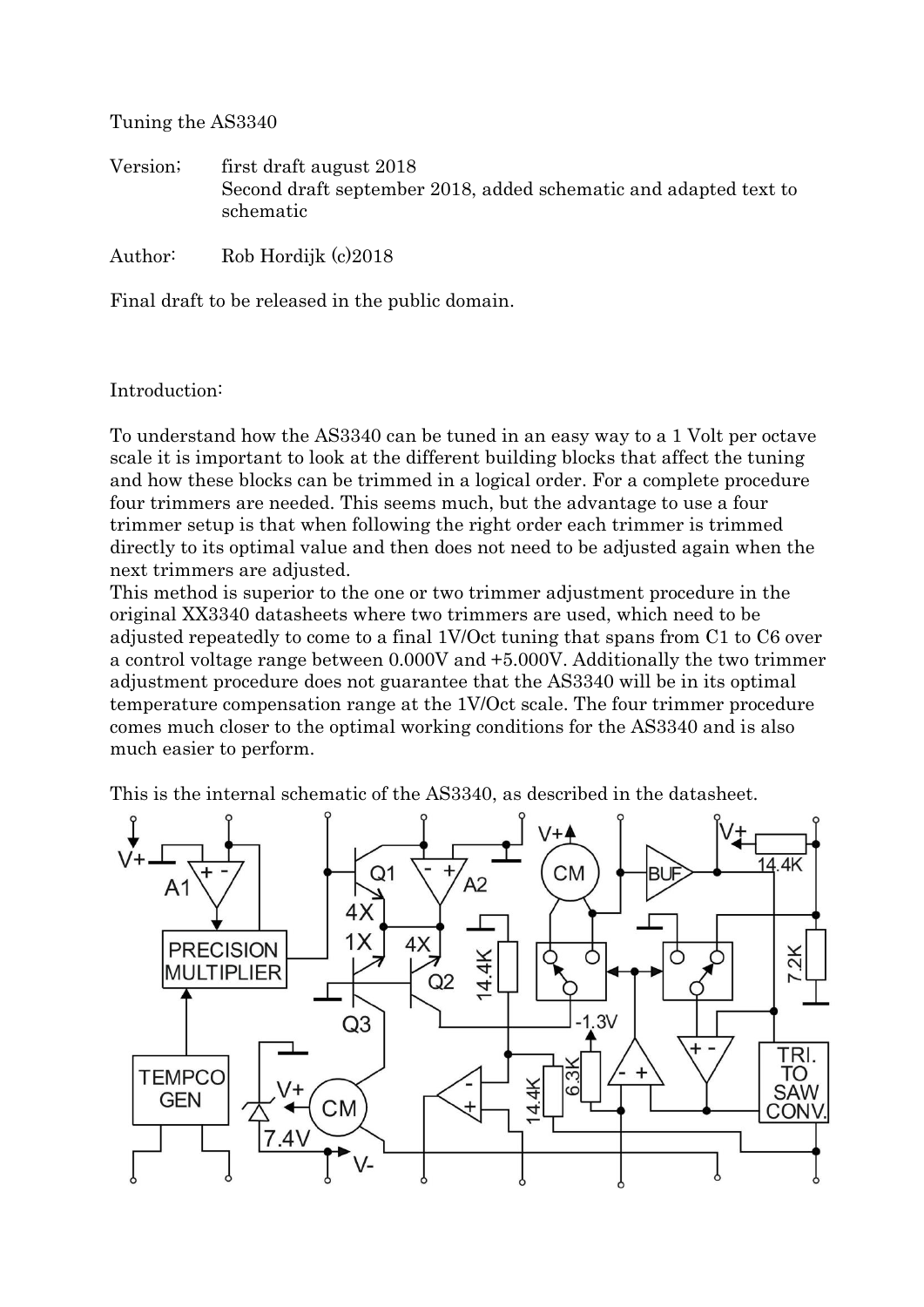There are four building blocks in the AS3340 that affect the 1V/Oct tuning. Note that naming conventions for resistors and currents are taken from the AS3340 datasheet.

- 1) The internal opamp **A2** that drives the dual-transistor in the exponential converter. It receives a reference current through Rr on pin 13, which sets the initial pitch on the oscillator when the exponential converter input receives a voltage of 0V.
- 2) The matched transistor pair **Q1** and **Q2** in the exponential converter. This receives a current on pin 14 over the resistor Rs and the magnitude of this resistor defines the V/Oct curve of the exponential converter.
- 3) The input CV mixing opamp **A1** that drives the exponential converter. It recieves CV voltages on pin 15, adds them together and delivers a current to the resistor on pin 14 into the base of the Q1 transistor.
- 4) The **tempco gen** and **precision multiplier** temperature compensation circuit which adjusts the input CV mixing opamp. It receives two reference currents of around  $100\mu A$  on pin 1 and pin 2 through resistors Rz and Rt, these currents must be the same for optimal performance.

It must be understood that for the best tuning all four blocks need to be adjusted. This is simply best practise and actually makes the factory trimming process more easy as when some trimmers are replaced by fixed resistors and e.g. only one or two trimmers would be used. Using less trimmers simply results in a less well tuned circuit. This may be a bit confusing as the original 3340 datasheet does not properly explain this and suggests one can do with two trimmers. But that will not give the best results. Using the two trimmer method implies that both trimmers need to be adjusted alternatingly and it may take over ten times of readjusting the trimmers alternatively until one gets the proper point of operation. So, that is quite an obscure method and definitely not recommended for factory trimming. Using the four trimmer method requires each trimmer to be adjusted only once and directly to its optimal setting. Trimming four trimmers only once is much easier than going back and forth over two trimmers and in the end not being sure if all is optimally adjusted. So, it is highly recommended to study this four trimmer procedure thoroughly before making a design decision on which method to use.

Note that both the tempco circuit 4) and the exponential converter reference current 1) need to be set only once at the factory. The advantage of these being trimmed to their optimal performance is that it will give stable temperature correction and a reference pitch that makes the final tuning of the 1V/Oct scale much more easy. These settings will hold for a long time. When these two 'blocks' are set correctly they effectively compensate for chip to chip variations, resistor tolerances and variations in the capacitance of the timing capacitor between different oscillators. And as they first can be set individually without influencing each other it then becomes straightforward to tune the actual 1V/Oct scale later.

The exponential converter consists of opamp A2 and the matched transistor pair Q1 and Q2. It is the classic 'textbook' exponential converter design and further knowledge of this circuit is assumed.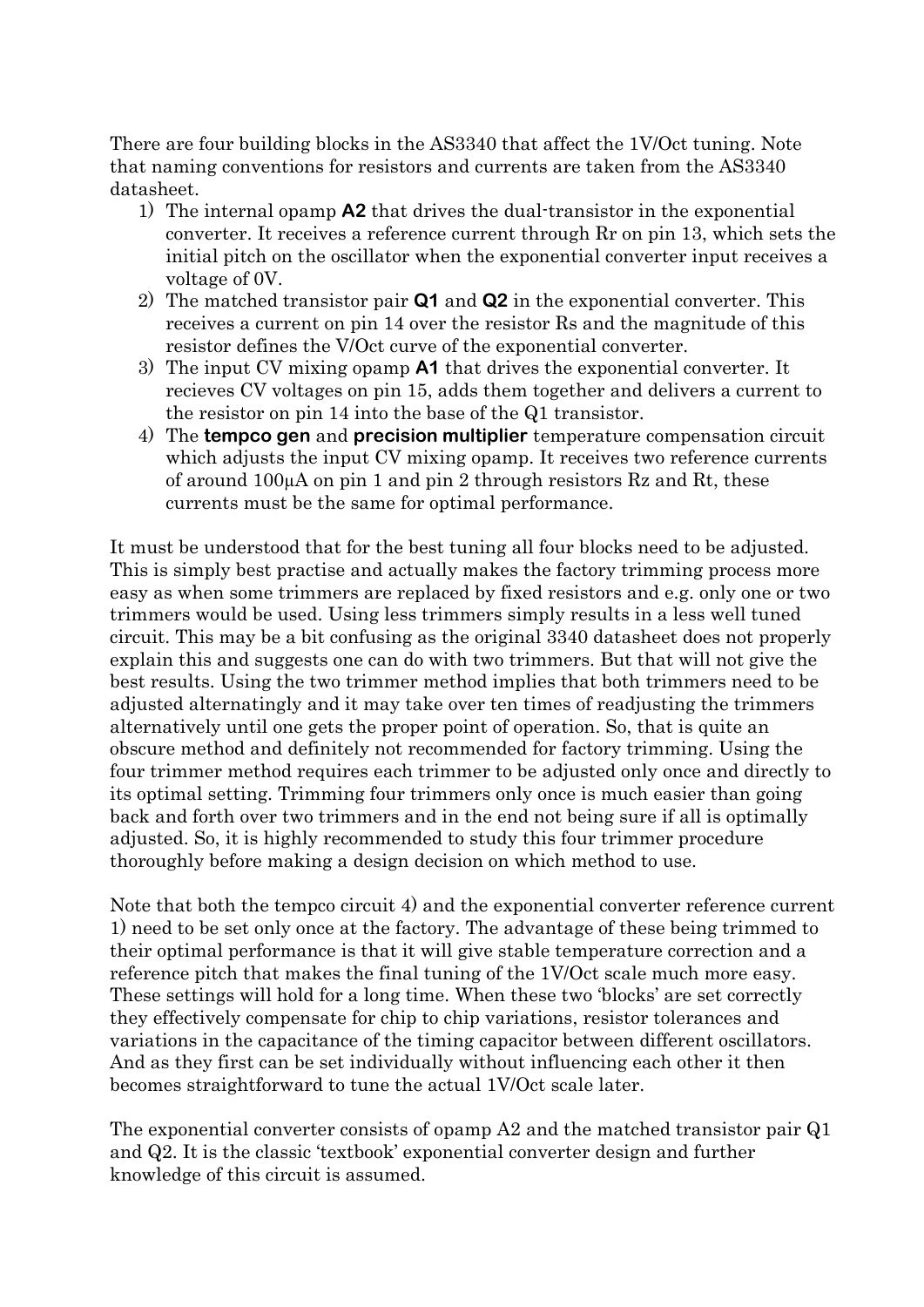Q3 simply provides a copy of the output current to be used for optional high frequency tracking adjustment and as such does not take part of the main trimming procedure. Its an option for top-end designs and high frequency tracking can be trimmed with an optional fifth trimmer after the basic trimming procedure is completed and as described in the AS3340 datasheet.

The 1V/Oct input CVs are mixed and converted to a current by the input CV mixing opamp A1 which flows into the base of Q1 and a resistor Rs between the base of transistor Q1 and ground. The base of Q2 is directly connected to ground.

The Q1 transistor is in the feedback loop of the opamp A2, while the other transistor Q2 sources current to charge a timing capacitor in the triangle wave oscillator core. The following is important to fully understand to design a stable oscillator circuit with the AS3340:

When the base of both Q1 and Q2 are connected to ground a default current flows to the triangle wave oscillator core, causing a pitch of a certain frequency. This pitch will be used as the reference pitch, when the input CV to the base of transistor Q1 is at 0V. This pitch can be set by changing the value of the resistor Rr on pin 13, which supplies the reference current to the opamp in the exponential converter. The situation where there is no current flowing into or out of the base of Q1, e.g. when the base of both transistors are connected to ground, is the point where the transistor pair is the least sensitive to temperature changes. When the transistors are on the same silicon substrate and have the same temperature the effects of an overall change in temperature can be neglected. Meaning that when the reference pitch is set to a pitch where being 'out of tune' is most noticeable, other factors that can detune the oscillator become less noticeable to the human ear. A good reference pitch is 1046.5 Hertz, known better as note C6 on the musical scale. A trimmer can be used in series with resistor Rr from pin 13 to the positive power supply rail, or Rr can be connected to the taper of a trimmer between ground and the positive power supply rail. The relationship between this reference current and the pitch is linear, and for a stable tuning it requires the power supply voltages to be rock stable. As an alternative for a connection to the power supply voltage it can also be connected to a stable reference voltage source added to the circuitry.

It is also recommended to apply a stable reference voltage at pin 9 of about 1/3 of the power supply voltage or at least use a large stabilizing capacitor from ground to pin 9. Pin 9 reflects the upper trip point voltage for the trianglewave and is internally generated by a resistor divider in the chip between ground and the positive supply voltage. This means that any instability in the power supply voltage will 'modulate' this trip point and detune the pitch of the triangle wave as it reaches the 'modulated' trip point earlier or later. As the internal resistors are around 7k Ohm to ground and 14kOhm to the positive supply voltage a low impedance output from an external opamp can easily override this voltage created by the two resistors. But this voltage must be close to the 1/3 of the positive power supply voltage, else other internal circuitry can start to behave erratically. There is a practical margin of around 10% to keep the chip in its stable zone.

So, when a stable voltage reference is present one can use a voltage divider from this reference current and buffer it with an opamp and connect the opamp output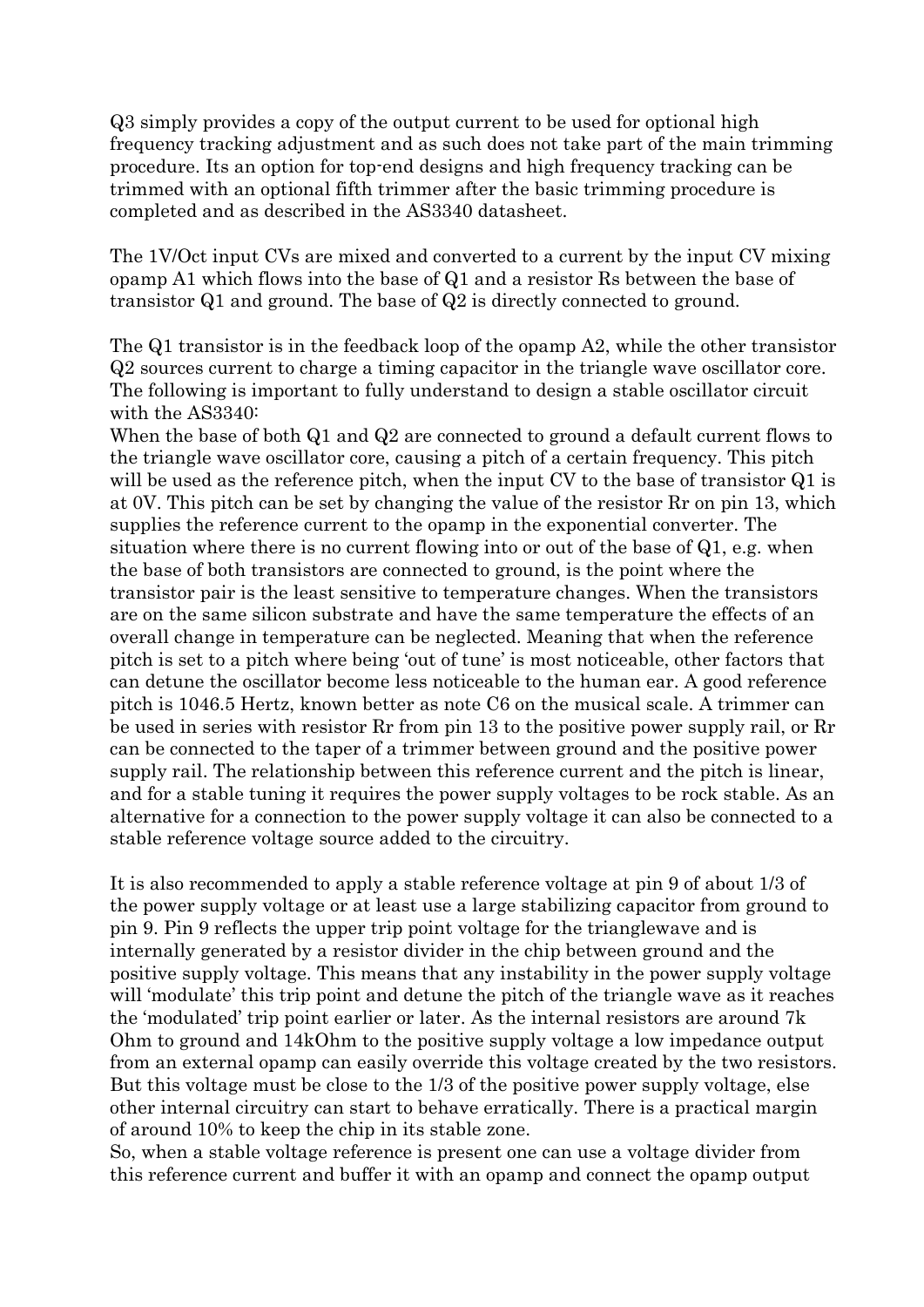straight to pin 9. When the power supply is rock-stable one can also buffer the voltage at pin 9 and use it as a reference voltage for further waveshaping processing, e.g. to invert the sawtooth output to a bipolar downsloping sawtooth wave or create a 50% duty cycle squarewave by comparing the voltage on pin 9 with the sawtooth wave output with a high imput impedance comparator or FET opamp.

Below is a basic schematic that can be set up on a breadboard to make yourself familiar with the tuning procedure and allows you to experiment with different resistor values for Rt and Rs. It only shows the components used for tuning the pitch. You can monitor the pitch from the sawtooth output on a high impedance frequency meter. It shows the four trimmers that when adjusted in the right order will directly lead you to the proper tuning.



#### Step 1) Connect mV meter between Tp1 and Tp2. Trim TEMPCO ADJ pot until voltage is 0mV.

### Step 2)

Put jumper over JP1, so pin 14 is connected to analog ground AGND. Trim REF PITCH C6 until pitch is C6 = 1046.5 Hertz. Remove jumper.

# Step 3)

Apply +5.000V CV and trim REFIND C6 trimmer until pitch is again 1046.5 Hertz.

### Step 4)

Apply 0.000V CV and trim SCALE ADJ trimmer until pitch is 32.7 Hertz.

#### Done!

NB! All resistors are assumed to be 1% metal film types, except the 100k Ohm precision CV input resistors. Values are indications and may need adjusting for different power supply voltages.

Resistances Rr, Rs, Rt and Rz are explained in the AS3340 datasheet.

Step 1 - Trimming the temperature compensation circuitry.

The first step in the tuning procedure is to make sure that the temperature compensation circuitry is working properly. To work properly the currents that flow into pin 1 and pin 2 must be equal. But for those currents to be equal does actually require different resistor values for the Rt and Rz resistors going from the negative power supply on pin 3 to pins 1 and 2. The main question is how to know that these currents are equal. Resistor Rt has an optimal value of 5k6 Ohm when the power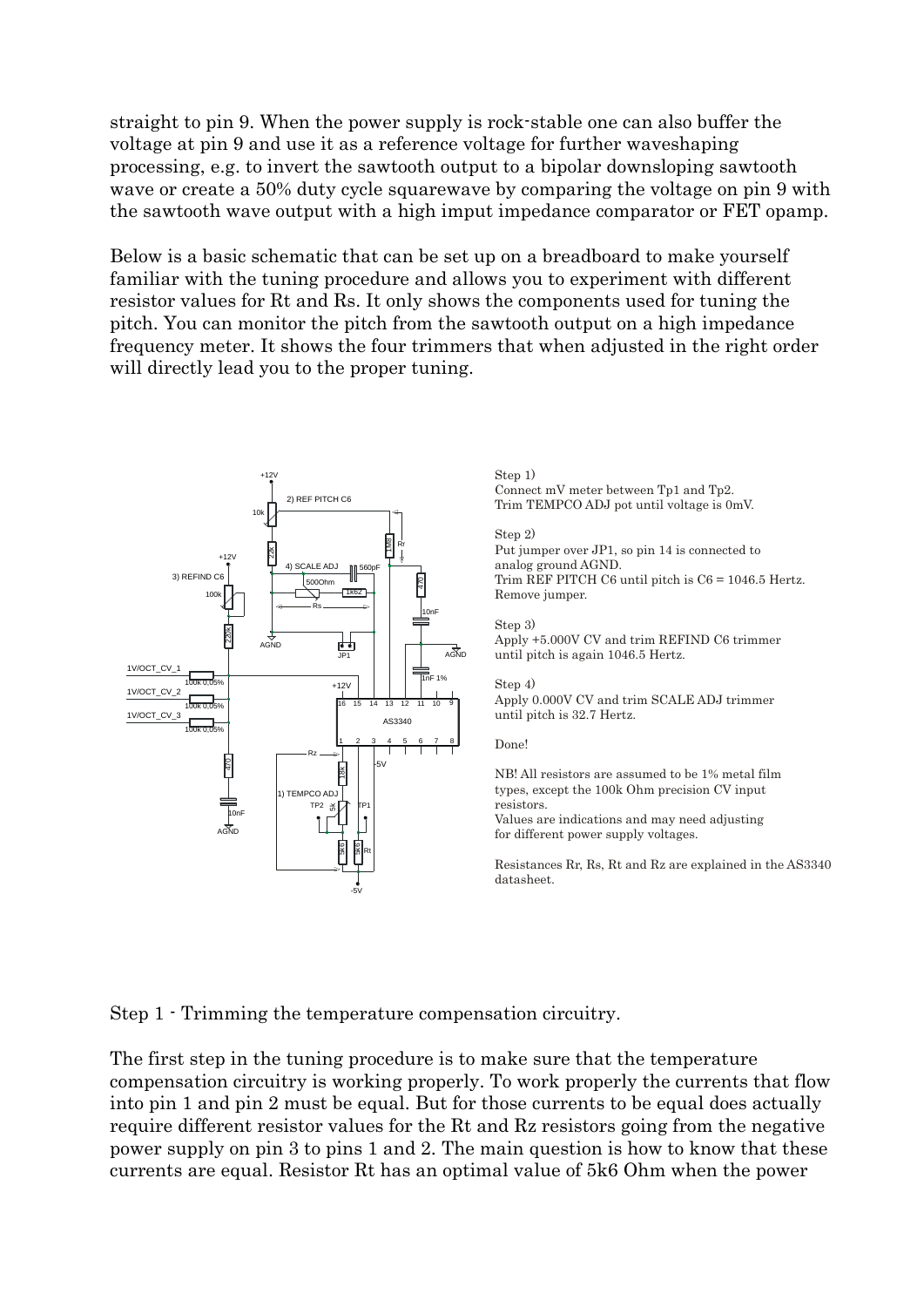supply voltage at pin 3 is at -6V or the –6.5V when the internal zener diode is used. To be able to trim the currents into pin 1 and pin 2 as equal the Rz as drawn in the datasheet can be changed by adding a 5.6K resistor in between the trimmer and the minus power supply voltage on pin 3. The top 24k resistor can then be reduced to e.g. an 18k resistor. A millivolt meter is connected between pin 2 and the connection point of the 5k6 resistor in the Rz and the trimmer. The trimmer is now adjusted until the voltage on the millivolt meter reads  $\theta$  mV. It is adviceable to add two testpins on the PCB, one next to and connected to pin 2 and one that connects to the point between the second 5k6 resistor and the trimmer in the Rz resistance from pin 3 to pin 1.

Step 2 - Trimming the reference pitch.

To trim the reference pitch the base of Q1 can be connected to ground by shortcircuiting pin 14 to ground. As the input CV mixing opamp supplies a current to Q1 (and not a voltage) this is a safe procedure, as the current that now flows from the mixing opamp output to ground is limited to what would flow through Rs. Trimming the reference pitch to C6 makes the rest of the tuning procedure a lot easier. On a PCB design one can put a two pin header next to Rs, so if one places a jumper on this header one can conveniently shortcircuit Rs and then set the reference pitch. After this the header can be removed permanently. When a trimmer is used in the way shown in the schematic and when the positive power supply voltage is +12V then the trimmer range is one octave when the resistance of the trimmer and the resistor in series from the trimmer to ground are equal. Eventually you would want to find values for this series resistor and the Rt resistor to get a +/-10% trimming range around e.g. the C6 note.

## Steps 3,4 – Trimming the 1V/Oct scale

Now the 1V/Oct scale can be tuned by adjusting Rs at pin 14. For this the 1k8 resistor in the datasheet needs to be replaced by a somewhat smaller resistor and a trimmer in series, e.g a 1k5 resistor plus a 500 Ohm multiturn trimmer. It will be assumed that all 100k input resistors on pin 15 are high precision, low tolerance resistors, e.g. 0.05% to 0.01% tolerance. In SMD format these are available for quite reasonable prices.

First it should be noted that when all 100k input resistors are connected to ground the voltage over Rs is nót 0V, as one would expect from a standard opamp. The opamp internally adds quite a large offset voltage with the idea that a 0V CV input voltage would produce the lowest note of the scale, which is most probably nót the C6 reference pitch but rather the C1 note. Most probably this rather large offset voltage was implemented because the original CEM3340 was designed with digitally controlled polyphonic synthesizers in mind. In the late seventies the then available microcontrollers invariably used a single +5V power supply and associated DA-converters could produce CVs over five octaves within a 0V to  $+5V$  range. That the CEM3340 would accept such a CV range directly was probably quite convenient in those days, but for this a large internal voltage offset was necessary, large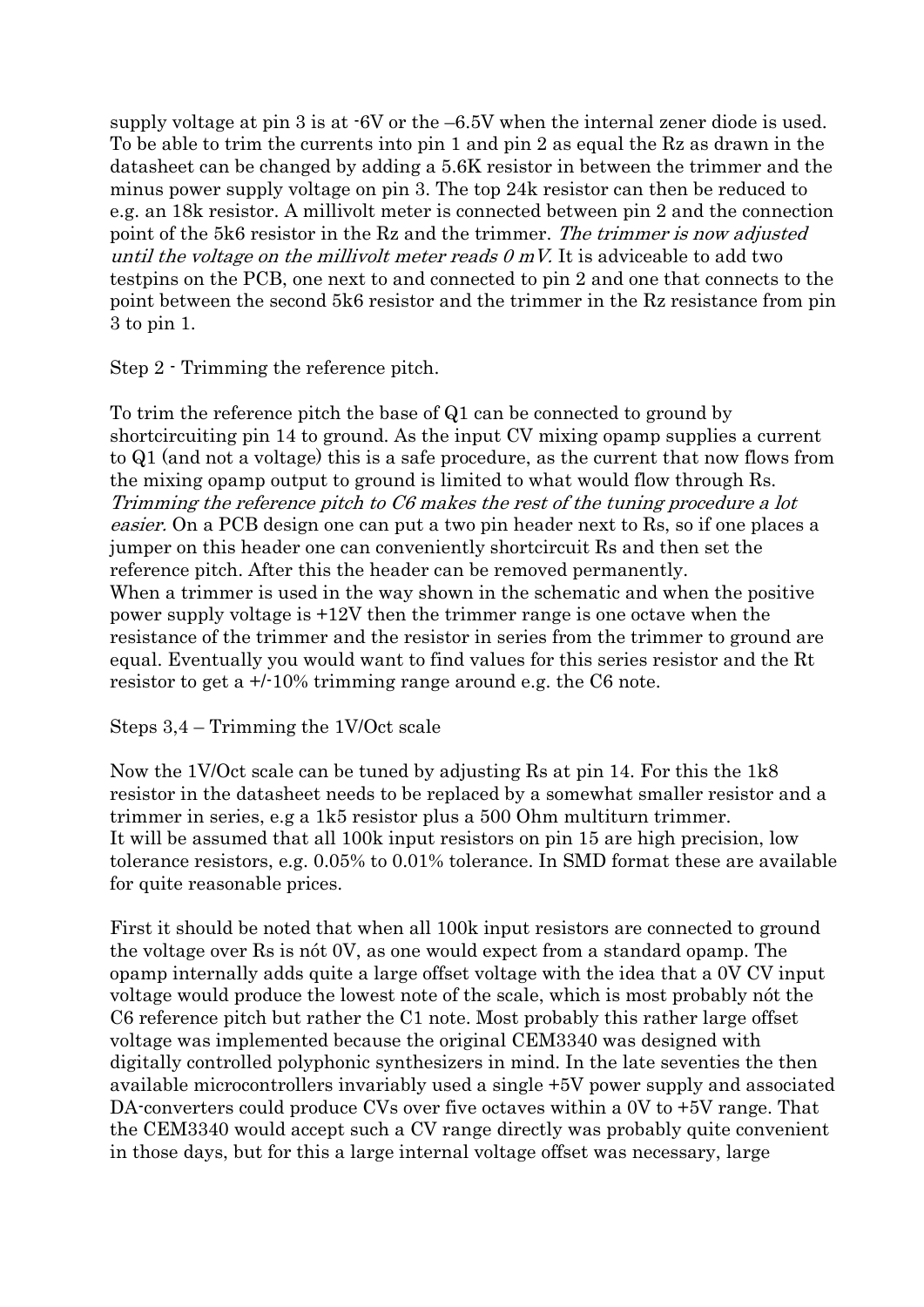enough to push the oscillator some four to five octaves down from the C6 reference pitch for a 0 V input CV.

It is important to understand that when changing the value of Rs to trim the 1V/Oct scale the scale pivots around the C6 reference pitch, meaning that while trimming pitches that are below C6 go down in pitch and pitches above C6 will actually go up. *So, the reference voltage to tune the 1V/Oct scale from is not a 0V input CV but the CV where the oscillator produces the C6 note at 1046.5 Hz!* This means that one first has to find that C6 note and then trim Rs from that point on. This is very important to understand! Lets assume that there is a 5-octave analog keyboard, or that a MIDI->CV converter is available that gives a 0 V to +5V output over five octaves. The 360k resistor between pin 15 and the positive power supply rail in the datasheet schematic is replaced by a trimmer, or better a resistor and trimmer in series.

# Step 3 – Refinding the C6 note

As the other input resistors are precision 100k resistors one can now play the highest C note on the keyboard (assuming that happens to be C6), producing a CV of +5.000V, and adjust the trimmer on pin 15 until the oscillator plays the C6 note. You can now test with a high input impedance millivolt meter that the voltage on pin 14 is actually at 0 mV.

# Step 4 – Adjusting the 1V/Oct scale

Then the lowest C note is played (assuming this is C1) and Rs is *adjusted until the* oscillator plays the C1 pitch. This should finish the trimming procedure.

Note that all other CV inputs on the 100k resistors must be at ground, else they interfere with the trimming procedure. This applies directly to tuning knobs that may be hardwired to some of the 100k input resistors. In this case it would pay to implement a +5.000 V reference source and connect a 'coarse' tuning knob and a 'fine' tuning knob between ground and this +5.000 V reference. In this case tuning becomes especially easy as instead of using an external CV source one can now fully open the 'coarse' knob to the +5.000 V to 'refind' the C6 note with the trimmer from pin 15 to V+, and then close the 'coarse' knob to 0.000 V to adjust Rs to 'find' the C1 note. In this case the 'fine' knob should of course be at a twelve o'clock position. The coarse knob will span exactly five octaves.

# **Conclusion**

The four trimmer solution as presented in this text consists of four discrete steps and in each step a trimmer is adjusted straight to its optimal value before the next step is taken. As there is no backwards interdependency of trimmers when steps are taken in the right order the adjustment of a trimmer does not require readjustment of trimmers in a previous step. Meaning that the full trimming procedure is easy and straightforward.

Reference pitch and temperature compensation circuitry can be factory trimmed and shouldn't need 'field retrimming' later.

This means that end users could retrim the trimmers on pin 15 and pin 14 them selves: first the pin 15 trimmer to get a C6 for a +5.000V CV, and then the pin 14